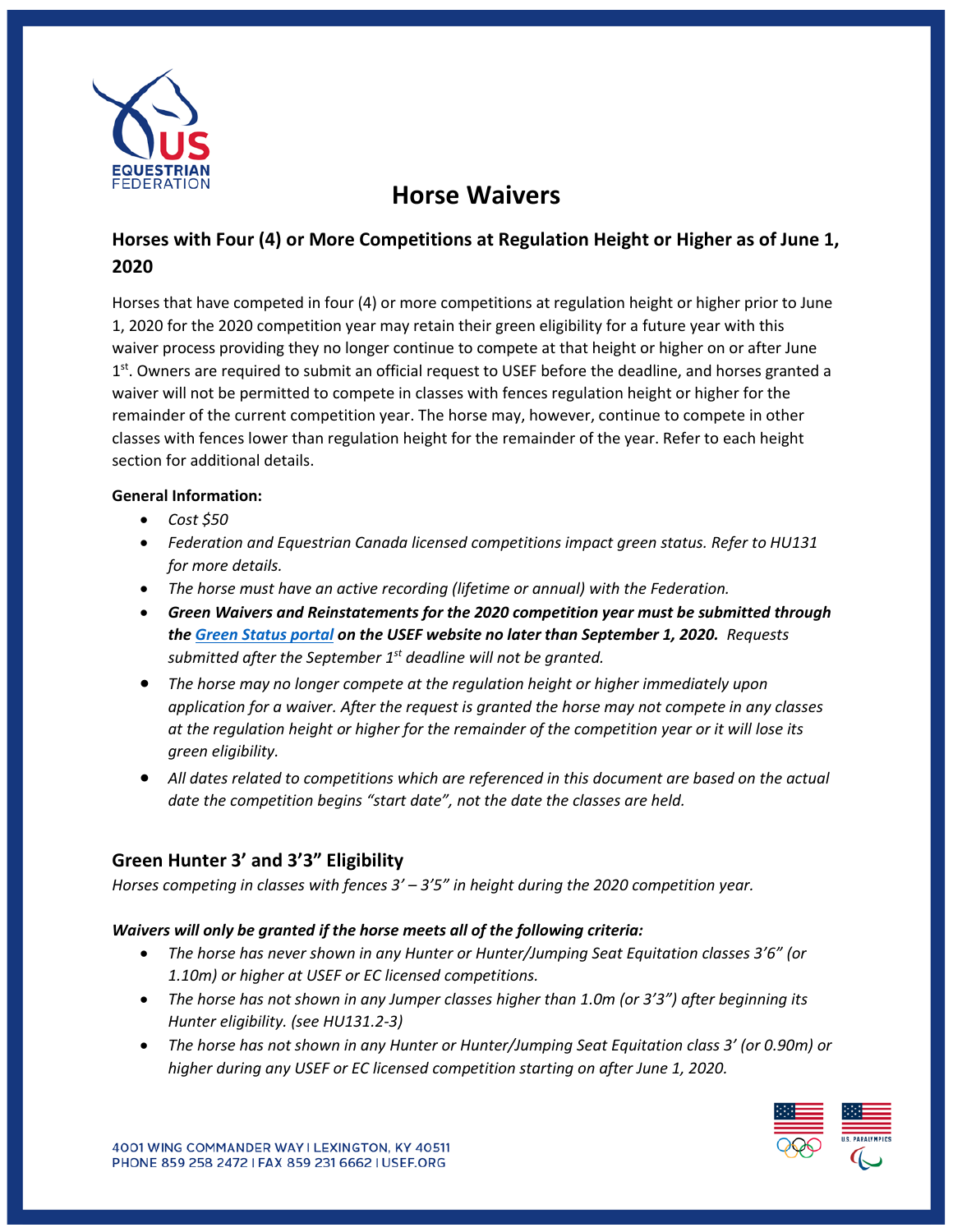- *The horse has not competed in a Federation or USHJA National Championship/Event at the 3'/3'3" (or 0.9m) height or higher during the 2020 competition year.*
- *The horse has not already utilized its two (2) years of Green Hunter 3'/3'3" eligibility during previous competition years. (Meaning prior to 2020 the horse did not compete in any Hunter or Hunter/Jumping Seat Equitation classes at USEF or Equestrian Canada licensed competitions with fences 3' – 3'5" during two or more competition years)*
- *The request is officially submitted through the USEF [Green](https://members.usef.org/green-status) Status portal by September 1, 2020.*

The horse may no longer compete at the regulation height or higher immediately upon application for a waiver. After the request is granted the horse may not compete in any classes at the regulation height or higher for the remainder of the competition year or it will lose its green eligibility.

## **Green Hunter 3'6" Eligibility**

*Horses in the first year of competing in classes with fences 3'6" or higher during the 2020 competition year.* 

Waivers may also be requested for horses utilizing the 2020 competition year as their second attempt at 3'6" eligibility, where the horse met the requirements in HU131.6 in a previous year.

#### *Waivers will only be granted if the horse meets all of the following criteria:*

- *The horse has not shown in any Hunter or Hunter/Jumping Seat Equitation class with fences 3'6" (1.10m) or higher during any USEF or EC licensed competition starting on or after June 1, 2020.*
- *The horse has not shown in any Jumper classes higher than 1.10m (or 3'6") after beginning its Hunter eligibility (HU131.2-3)*
- *The horse has not competed in a Federation or USHJA National Championship/Event at the 3'6" (or 1.10m) height or higher during the 2020 competition year*
- *The horse has not already utilized its second attempt of Green Hunter 3'6" eligibility during previous competition years. (Meaning 2020 is not the third or greater year where the horse has competed in Hunter or Hunter/Jumping Seat Equitation classes at USEF or Equestrian Canada licensed competitions with fences 3'6" (or 1.10m) or higher)*
- *The request is officially submitted through the USEF [Green](https://members.usef.org/green-status) Status portal by September 1, 2020.*

The horse may no longer compete at the regulation height or higher immediately upon application for a waiver. After the request is granted the horse may not compete in any classes at the regulation height or higher for the remainder of the competition year or it will lose its green eligibility.

A horse that is granted a waiver for 3'6" competition experience may not return to the Green Hunter 3' or 3'3" sections.